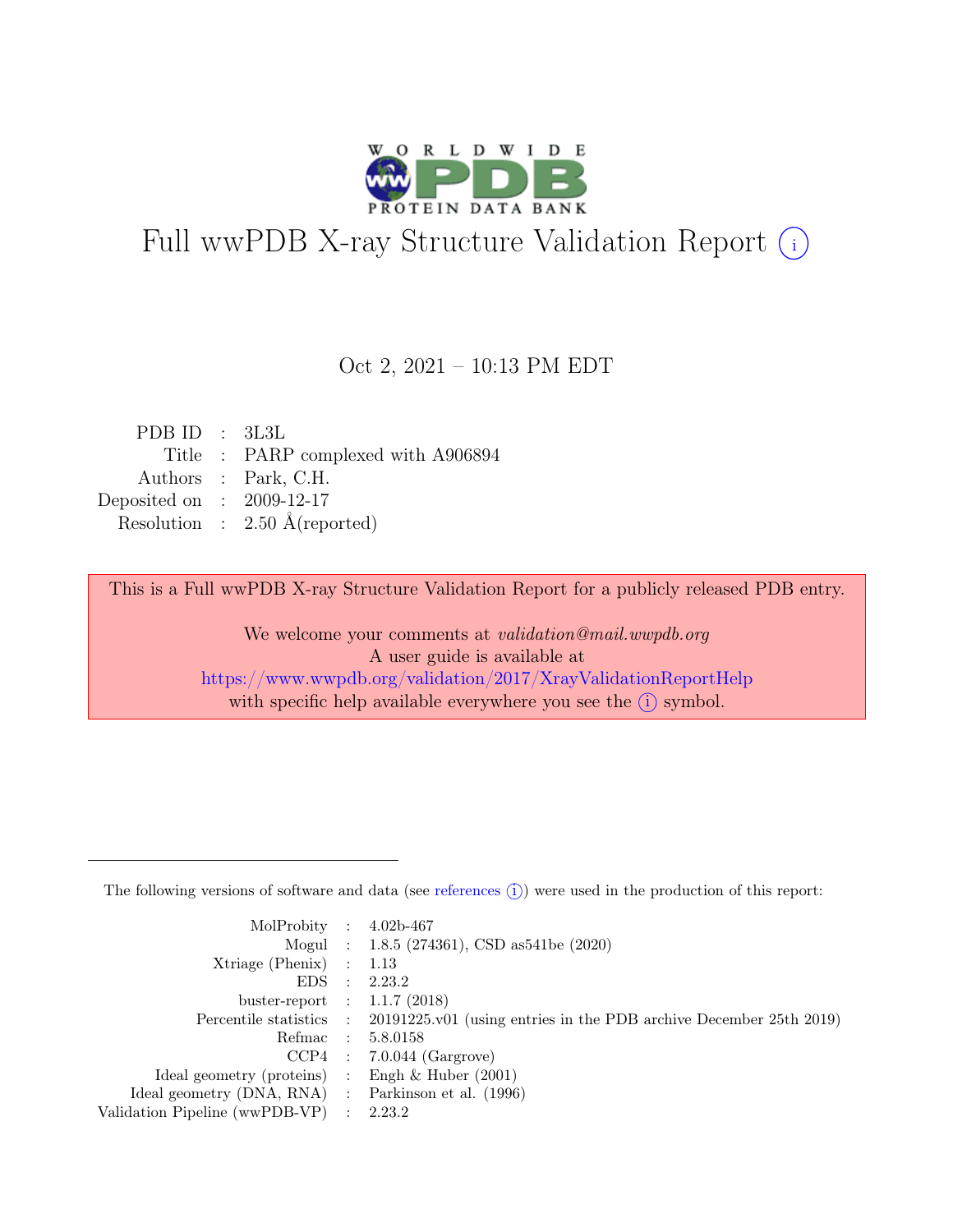# 1 Overall quality at a glance  $(i)$

The following experimental techniques were used to determine the structure: X-RAY DIFFRACTION

The reported resolution of this entry is 2.50 Å.

Percentile scores (ranging between 0-100) for global validation metrics of the entry are shown in the following graphic. The table shows the number of entries on which the scores are based.



| Metric                          | Whole archive<br>$(\#\text{Entries})$ | Similar resolution<br>$(\# \text{Entries}, \text{ resolution } \text{range}(\AA))$ |
|---------------------------------|---------------------------------------|------------------------------------------------------------------------------------|
| $R_{free}$                      | 130704                                | $4661 (2.50 - 2.50)$                                                               |
| $\overline{\text{Cl}}$ ashscore | 141614                                | $5346 (2.50 - 2.50)$                                                               |
| Ramachandran outliers           | 138981                                | $5231 (2.50 - 2.50)$                                                               |
| Sidechain outliers              | 138945                                | $5233(2.50-2.50)$                                                                  |
| RSRZ outliers                   | 127900                                | $4559(2.50-2.50)$                                                                  |

The table below summarises the geometric issues observed across the polymeric chains and their fit to the electron density. The red, orange, yellow and green segments of the lower bar indicate the fraction of residues that contain outliers for  $\geq$ =3, 2, 1 and 0 types of geometric quality criteria respectively. A grey segment represents the fraction of residues that are not modelled. The numeric value for each fraction is indicated below the corresponding segment, with a dot representing fractions <=5% The upper red bar (where present) indicates the fraction of residues that have poor fit to the electron density. The numeric value is given above the bar.

| Mol | ${\rm Chain}$ | Length | Quality of chain |           |  |
|-----|---------------|--------|------------------|-----------|--|
|     |               | 350    | 4%<br>57%        | 9%<br>33% |  |

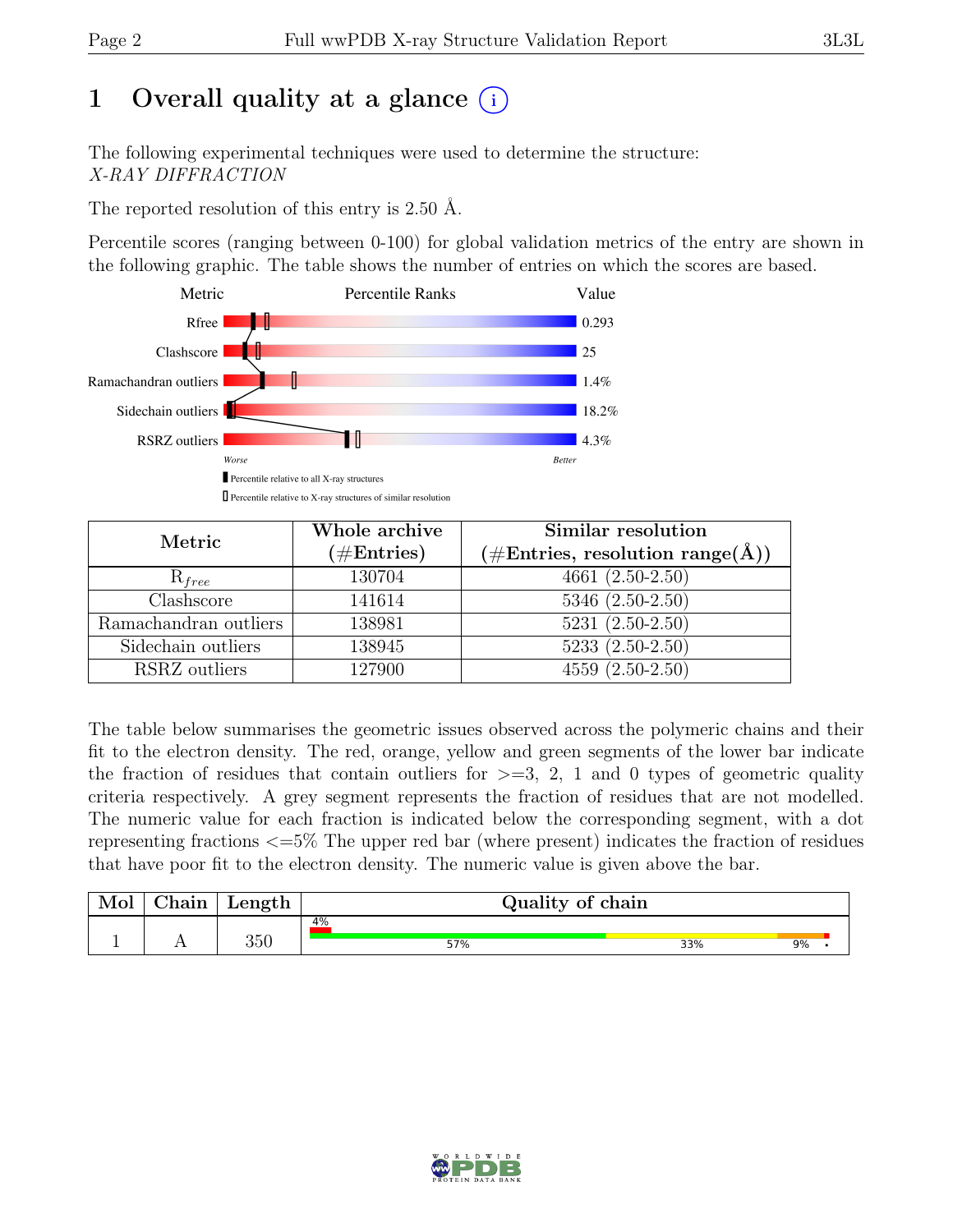# 2 Entry composition  $(i)$

There are 3 unique types of molecules in this entry. The entry contains 2850 atoms, of which 0 are hydrogens and 0 are deuteriums.

In the tables below, the ZeroOcc column contains the number of atoms modelled with zero occupancy, the AltConf column contains the number of residues with at least one atom in alternate conformation and the Trace column contains the number of residues modelled with at most 2 atoms.

• Molecule 1 is a protein called Poly [ADP-ribose] polymerase 1.

| Mol | Chain | Residues | $\rm{Atoms}$      |      |     |       | ZeroOcc | $\mid$ AltConf $\mid$ Trace |  |  |
|-----|-------|----------|-------------------|------|-----|-------|---------|-----------------------------|--|--|
|     |       | 350      | Total<br>$2751\,$ | 1750 | 465 | - 525 |         |                             |  |  |

There is a discrepancy between the modelled and reference sequences:

| Chain | Residue   Modelled   Actual | Comment                          | Reference |
|-------|-----------------------------|----------------------------------|-----------|
|       |                             | engineered mutation   UNP P09874 |           |

• Molecule 2 is 3-oxo-2-piperidin-4-yl-2,3-dihydro-1H-isoindole-4-carboxamide (three-letter code: L3L) (formula:  $C_{14}H_{17}N_3O_2$ ).



|  | Mol   Chain   Residues | <b>Atoms</b> |      |  | $ZeroOcc \mid AltConf \mid$ |  |
|--|------------------------|--------------|------|--|-----------------------------|--|
|  |                        | Total C N C  | 14 3 |  |                             |  |

• Molecule 3 is water.

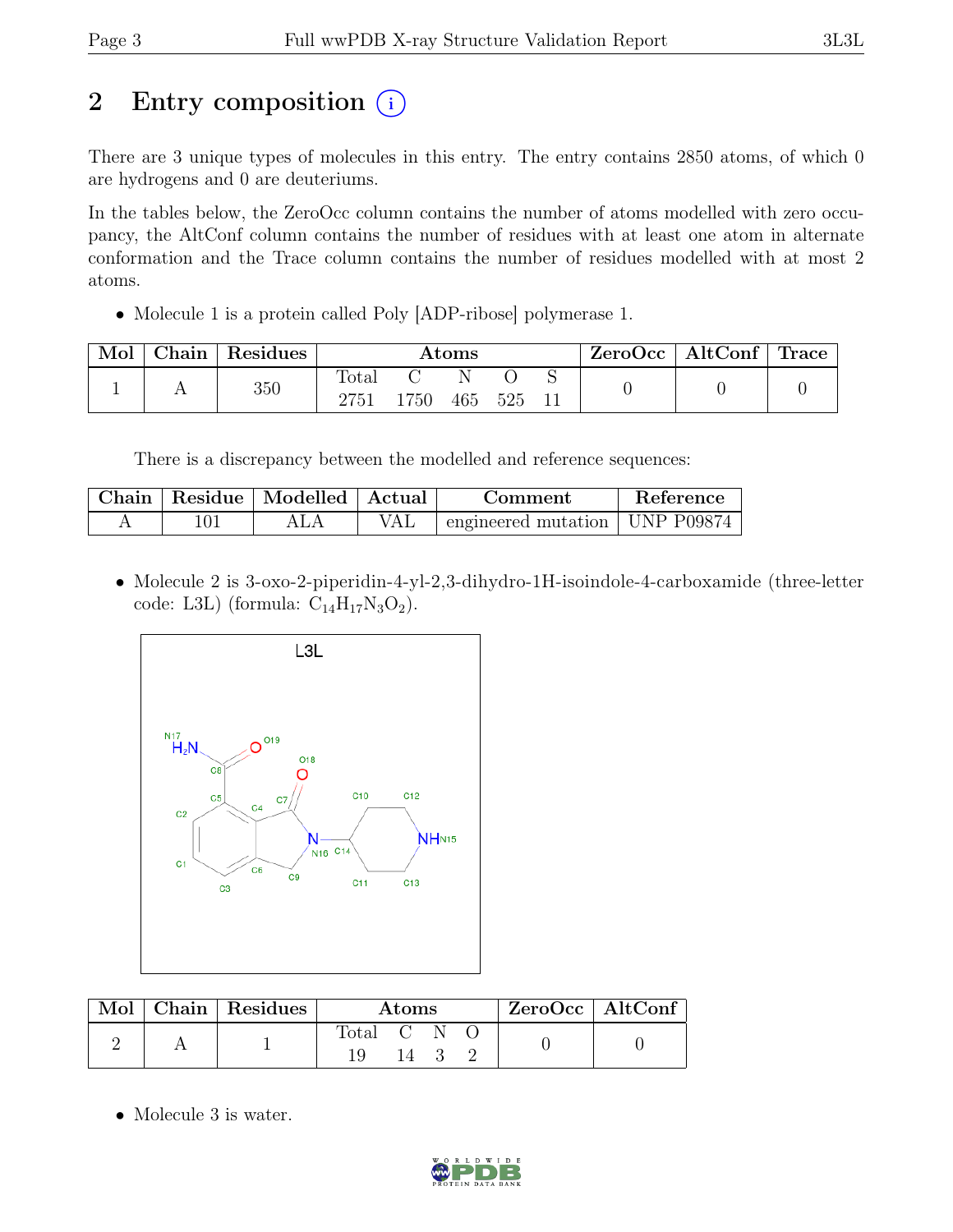|  | Mol   Chain   Residues | Atoms          | $ZeroOcc \   \ AltConf \  $ |
|--|------------------------|----------------|-----------------------------|
|  |                        | $\text{Total}$ |                             |

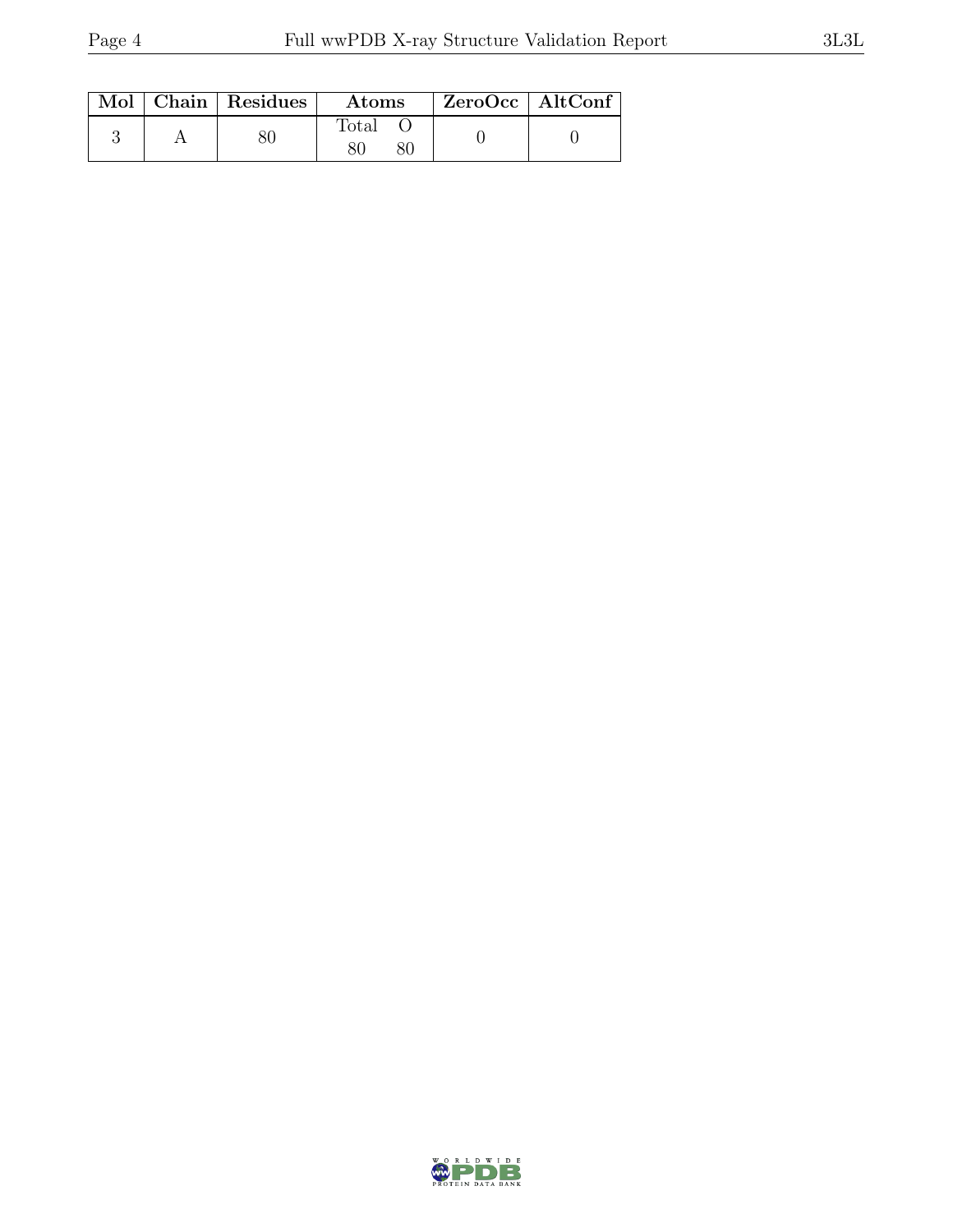# 3 Residue-property plots  $(i)$

These plots are drawn for all protein, RNA, DNA and oligosaccharide chains in the entry. The first graphic for a chain summarises the proportions of the various outlier classes displayed in the second graphic. The second graphic shows the sequence view annotated by issues in geometry and electron density. Residues are color-coded according to the number of geometric quality criteria for which they contain at least one outlier:  $green = 0$ , yellow  $= 1$ , orange  $= 2$  and red  $= 3$  or more. A red dot above a residue indicates a poor fit to the electron density (RSRZ > 2). Stretches of 2 or more consecutive residues without any outlier are shown as a green connector. Residues present in the sample, but not in the model, are shown in grey.



• Molecule 1: Poly [ADP-ribose] polymerase 1

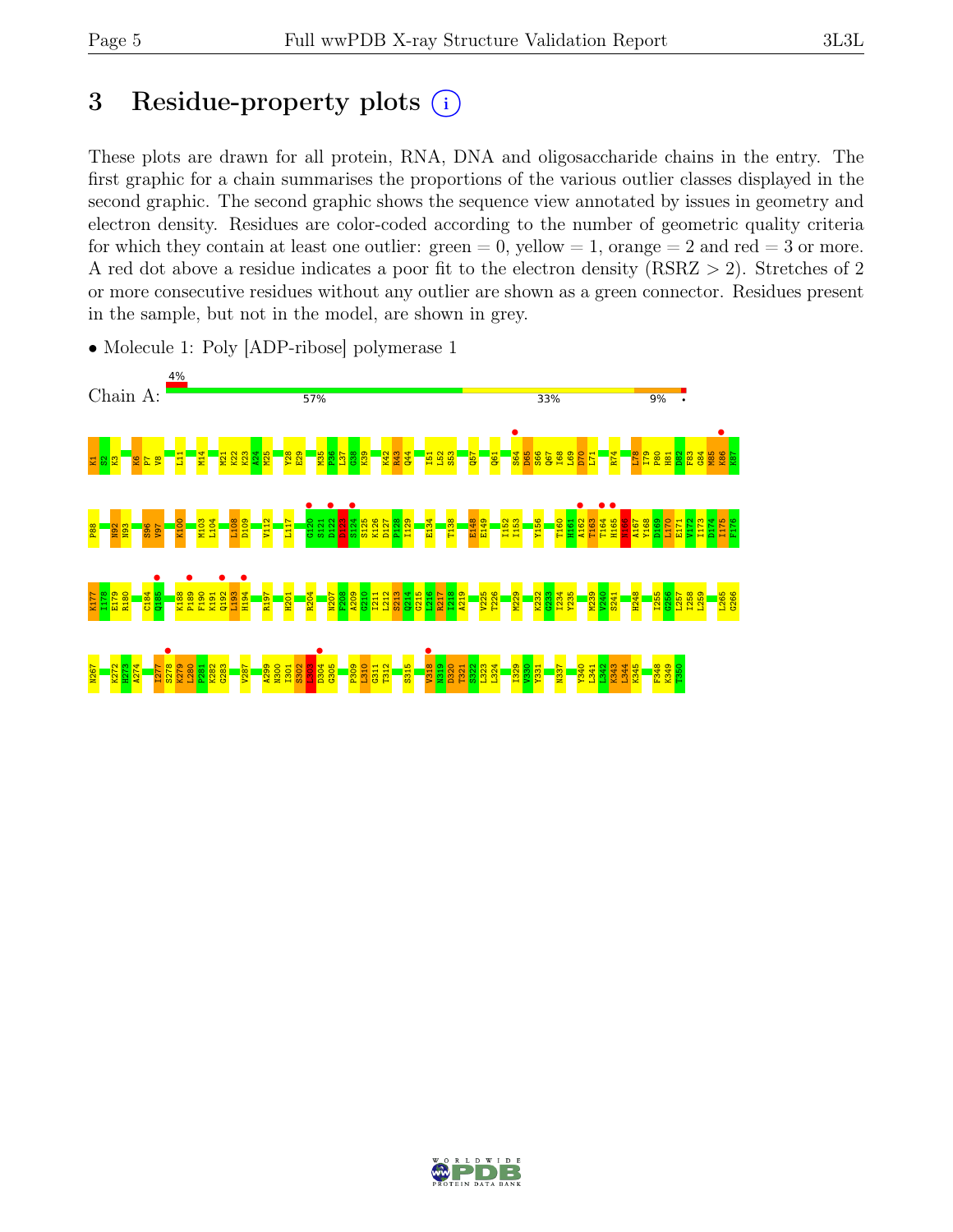# 4 Data and refinement statistics  $(i)$

| Property                                                             | Value                                              | Source     |
|----------------------------------------------------------------------|----------------------------------------------------|------------|
| Space group                                                          | P 3 2 1                                            | Depositor  |
| $\overline{C}$ ell constants                                         | 94.02Å<br>68.77Å<br>94.02Å                         |            |
| a, b, c, $\alpha$ , $\beta$ , $\gamma$                               | $90.00^\circ$<br>$120.00^{\circ}$<br>$90.00^\circ$ | Depositor  |
| Resolution $(A)$                                                     | 40.71<br>$-2.50$                                   | Depositor  |
|                                                                      | 40.71<br>$-2.50$                                   | <b>EDS</b> |
| % Data completeness                                                  | $\overline{95.7 \ (40.71-2.50)}$                   | Depositor  |
| (in resolution range)                                                | 96.0 (40.71-2.50)                                  | <b>EDS</b> |
| $\mathrm{R}_{merge}$                                                 | (Not available)                                    | Depositor  |
| $\mathrm{R}_{sym}$                                                   | 0.11                                               | Depositor  |
| $\langle I/\sigma(I) \rangle$ <sup>1</sup>                           | 2.48 (at $2.51\text{\AA}$ )                        | Xtriage    |
| Refinement program                                                   | CNS, BUSTER                                        | Depositor  |
|                                                                      | $\overline{0.210}$ ,<br>0.285                      | Depositor  |
| $R, R_{free}$                                                        | 0.217<br>0.293<br>$\ddot{\phantom{a}}$             | DCC        |
| $R_{free}$ test set                                                  | 583 reflections $(4.86\%)$                         | wwPDB-VP   |
| Wilson B-factor $(A^2)$                                              | 43.1                                               | Xtriage    |
| Anisotropy                                                           | 0.605                                              | Xtriage    |
| Bulk solvent $k_{sol}(e/\mathring{A}^3)$ , $B_{sol}(\mathring{A}^2)$ | 0.34, 63.0                                         | <b>EDS</b> |
| L-test for twinning <sup>2</sup>                                     | $< L >$ = 0.49, $< L2$ > = 0.32                    | Xtriage    |
| Estimated twinning fraction                                          | $0.039$ for $-h,-k,l$                              | Xtriage    |
| $F_o, F_c$ correlation                                               | 0.94                                               | <b>EDS</b> |
| Total number of atoms                                                | 2850                                               | wwPDB-VP   |
| Average B, all atoms $(A^2)$                                         | 47.0                                               | wwPDB-VP   |

Xtriage's analysis on translational NCS is as follows: The largest off-origin peak in the Patterson function is  $4.34\%$  of the height of the origin peak. No significant pseudotranslation is detected.

<sup>&</sup>lt;sup>2</sup>Theoretical values of  $\langle |L| \rangle$ ,  $\langle L^2 \rangle$  for acentric reflections are 0.5, 0.333 respectively for untwinned datasets, and 0.375, 0.2 for perfectly twinned datasets.



<span id="page-5-1"></span><span id="page-5-0"></span><sup>1</sup> Intensities estimated from amplitudes.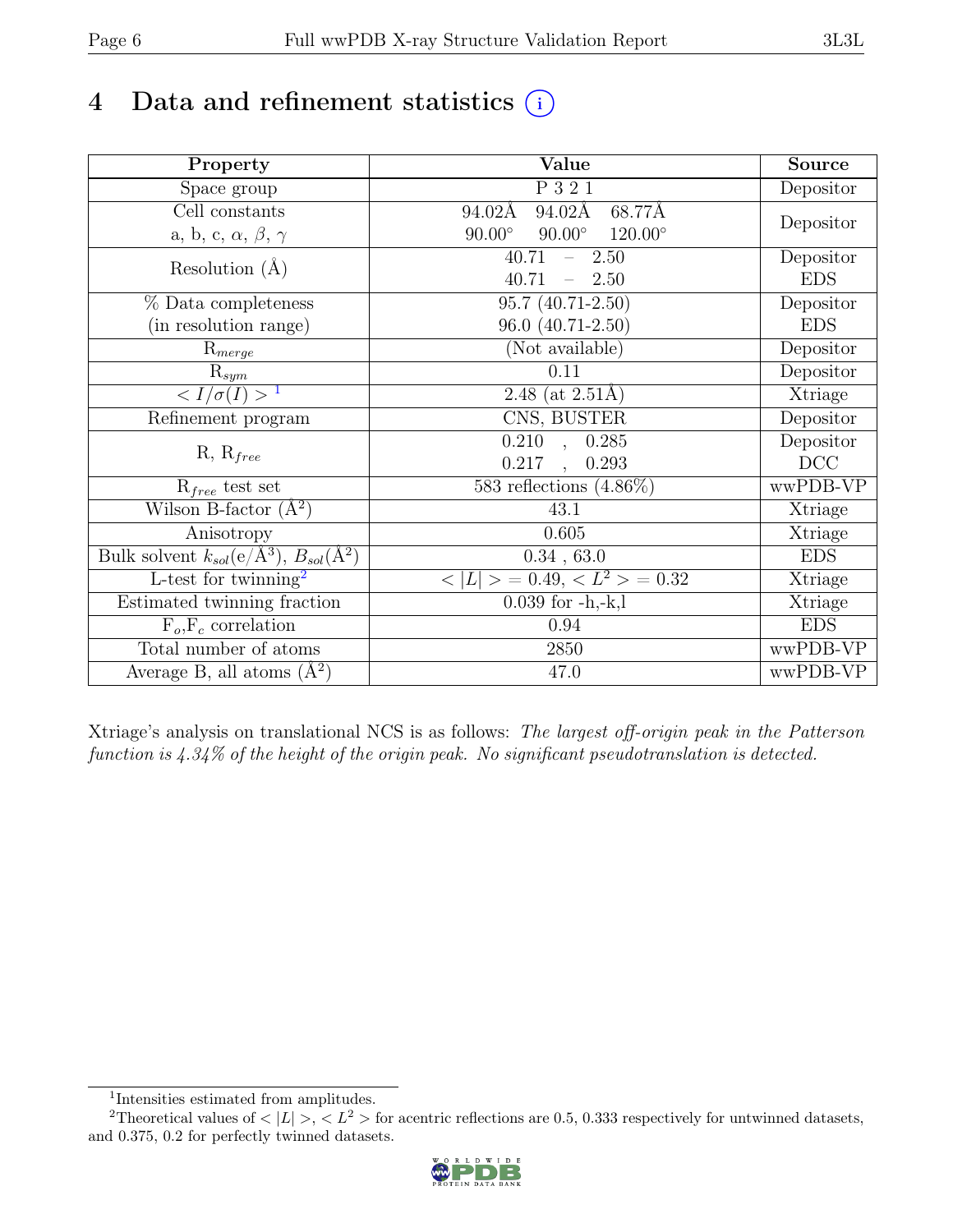# 5 Model quality  $(i)$

# 5.1 Standard geometry  $(i)$

Bond lengths and bond angles in the following residue types are not validated in this section: L3L

The Z score for a bond length (or angle) is the number of standard deviations the observed value is removed from the expected value. A bond length (or angle) with  $|Z| > 5$  is considered an outlier worth inspection. RMSZ is the root-mean-square of all Z scores of the bond lengths (or angles).

| Mol   Chain |      | Bond lengths                      | Bond angles |        |  |
|-------------|------|-----------------------------------|-------------|--------|--|
|             |      | RMSZ $ #Z  > 5$   RMSZ $ #Z  > 5$ |             |        |  |
|             | 0.25 | 0/2803                            | 0.49        | 0/3783 |  |

There are no bond length outliers.

There are no bond angle outliers.

There are no chirality outliers.

There are no planarity outliers.

### 5.2 Too-close contacts  $(i)$

In the following table, the Non-H and H(model) columns list the number of non-hydrogen atoms and hydrogen atoms in the chain respectively. The H(added) column lists the number of hydrogen atoms added and optimized by MolProbity. The Clashes column lists the number of clashes within the asymmetric unit, whereas Symm-Clashes lists symmetry-related clashes.

| Mol |      |      |     | Chain   Non-H   H(model)   H(added)   Clashes   Symm-Clashes |
|-----|------|------|-----|--------------------------------------------------------------|
|     | 2751 | 2794 | 197 |                                                              |
|     |      |      |     |                                                              |
|     |      |      |     |                                                              |
|     |      |      |     |                                                              |

The all-atom clashscore is defined as the number of clashes found per 1000 atoms (including hydrogen atoms). The all-atom clashscore for this structure is 25.

All (138) close contacts within the same asymmetric unit are listed below, sorted by their clash magnitude.

| Atom-1            | Atom-2             | Interatomic<br>distance $(\AA)$ | Clash<br>overlap $(A)$ |
|-------------------|--------------------|---------------------------------|------------------------|
| 1:A:173:II.F·HD11 | 1: A:345: LYS: HB2 | .42                             | .00                    |

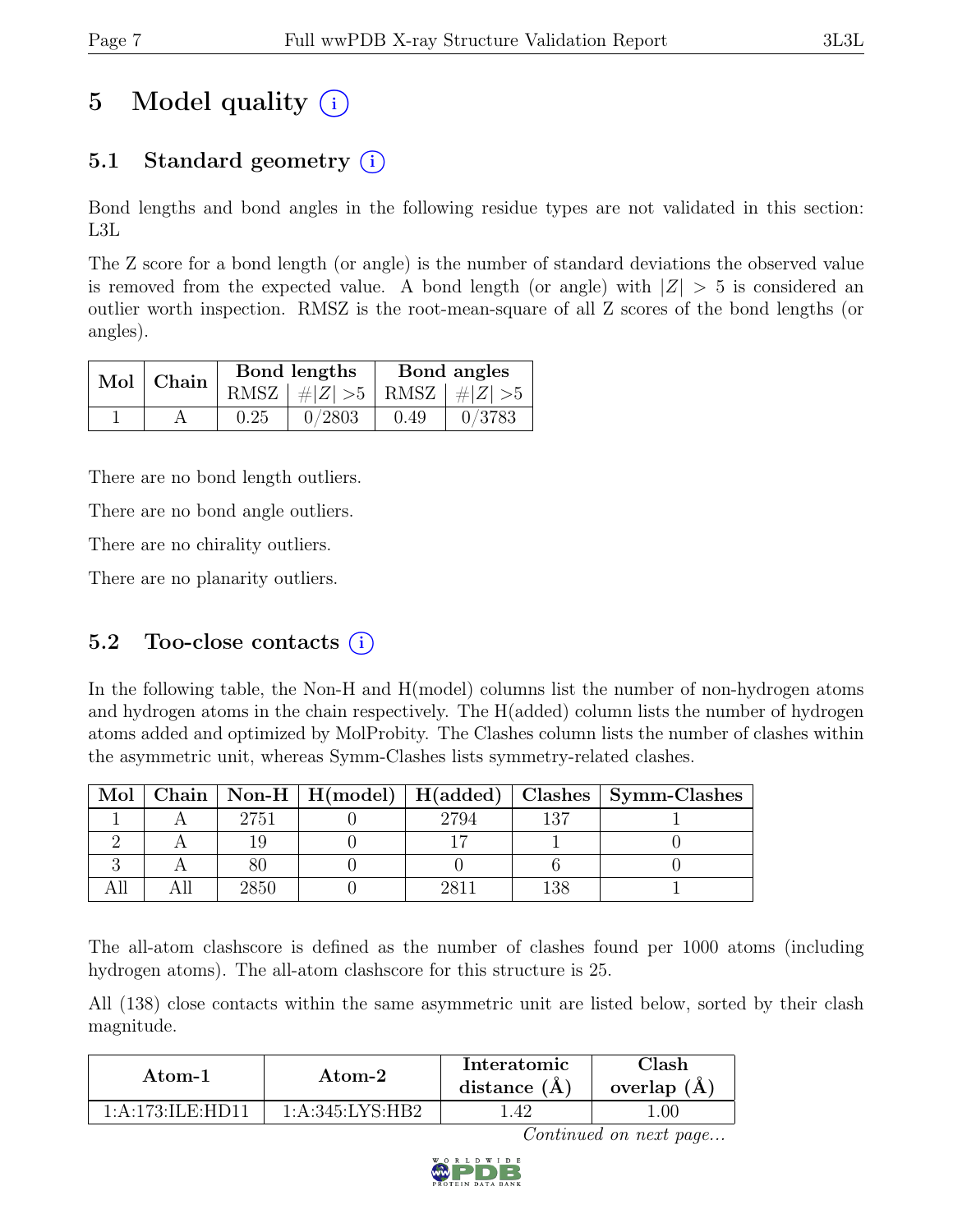| Continuea from previous page |                                     | Interatomic        | Clash         |
|------------------------------|-------------------------------------|--------------------|---------------|
| Atom-1                       | Atom-2                              | distance $(A)$     | overlap $(A)$ |
| 1:A:193:LEU:HD11             | 1: A:266: GLY:HA2                   | 1.41               | 1.00          |
| 1: A:165: HIS: HE1           | 1:A:324:LEU:HD21                    | 1.33               | 0.91          |
| 1:A:258:ILE:HG22             | 1:A:344:LEU:HD11                    | 1.54               | 0.89          |
| 1:A:193:LEU:HD11             | 1: A:266: GLY:CA                    | 2.04               | 0.86          |
| 1:A:258:ILE:CG2              | 1:A:344:LEU:HD11                    | 2.04               | 0.86          |
| 1: A: 163: THR: HA           | 1:A:166:ASN:HB2                     | $1.6\overline{3}$  | 0.79          |
| 1: A: 108: LEU: O            | 1:A:112:VAL:HG23                    | $\overline{1}$ .84 | 0.78          |
| 1:A:211:ILE:HG12             | 1:A:217:ARG:HH22                    | 1.47               | 0.78          |
| 1: A:92: ASN:ND2             | 1:A:93:ASN:HD22                     | 1.84               | 0.76          |
| 1:A:193:LEU:HD12             | 1: A:194: HIS:N                     | 2.00               | 0.76          |
| 1:A:153:ILE:HD13             | 1:A:175:ILE:CD1                     | 2.16               | 0.75          |
| 1:A:92:ASN:HD22              | 1:A:93:ASN:HD22                     | 1.34               | 0.73          |
| 1: A:300: ASN:O              | 1:A:301:ILE:HD12                    | 1.88               | 0.73          |
| 1: A:86: LYS:O               | 1:A:86:LYS:HD2                      | 1.89               | 0.72          |
| 1: A:53: SER:O               | 1:A:57:GLN:HG3                      | 1.90               | 0.72          |
| 1: A:229: MET:HE2            | 1:A:274:ALA:HB2                     | 1.73               | 0.71          |
| 1:A:282:LYS:HE2              | 3: A:384: HOH: O                    | 1.89               | 0.70          |
| 1:A:299:ALA:HB3              | 1: A:311: GLY:HA3                   | 1.74               | 0.70          |
| 1:A:43:ARG:HG3               | 3:A:380:HOH:O                       | 1.92               | 0.69          |
| 1:A:209:ALA:O                | 1:A:213:SER:HB3                     | 1.93               | 0.69          |
| 1: A:25: MET:HE1             | 1:A:37:LEU:HG                       | 1.74               | 0.69          |
| 1:A:165:HIS:CE1              | 1:A:324:LEU:HD21                    | 2.23               | 0.68          |
| 1:A:277:ILE:HD11             | 1:A:331:TYR:OH                      | 1.93               | 0.67          |
| 1:A:211:ILE:CG1              | 1:A:217:ARG:HH22                    | 2.07               | 0.67          |
| 1:A:190:PHE:O                | 1:A:193:LEU:HB3                     | 1.95               | 0.67          |
| 1:A:180:ARG:HD2              | 1:A:212:LEU:O                       | 1.95               | 0.66          |
| 1:A:229:MET:CE               | 1:A:274:ALA:HB2                     | 2.26               | 0.66          |
| 1:A:153:ILE:HD13             | 1:A:175:ILE:HD11                    | 1.78               | 0.65          |
| 1: A:65:ASP:O                | 1: A:67: GLN:N                      | 2.27               | 0.65          |
| 1:A:302:SER:O                | 1:A:303:LEU:HB3                     | 1.95               | 0.64          |
| 1:A:162:ALA:O                | $1:A:166:\overline{\text{ASN}:ND2}$ | 2.30               | 0.64          |
| 1:A:42:LYS:HB2               | 1:A:43:ARG:NH2                      | 2.13               | 0.64          |
| 1:A:267:ASN:HB2              | 1: A:283: GLY:O                     | 1.97               | 0.64          |
| 1:A:272:LYS:HG2              | 1: A:321:THR:HB                     | 1.77               | 0.64          |
| 1:A:148:GLU:O                | 1: A: 152: ILE: HG12                | 1.97               | 0.64          |
| 1:A:299:ALA:O                | 1:A:301:ILE:HD13                    | 1.98               | 0.62          |
| 2:A:351:L3L:HN17             | 2:A:351:L3L:C7                      | 2.12               | 0.62          |
| 1:A:92:ASN:HD22              | 1: A:92: ASN:H                      | 1.48               | 0.62          |
| 1:A:211:ILE:HG12             | 1:A:217:ARG:NH2                     | 2.14               | 0.61          |
| 1:A:93:ASN:ND2               | 1:A:96:SER:OG                       | 2.34               | 0.60          |
| 1:A:123:ASP:OD2              | 1:A:125:SER:N                       | 2.28               | 0.60          |

Continued from previous page.

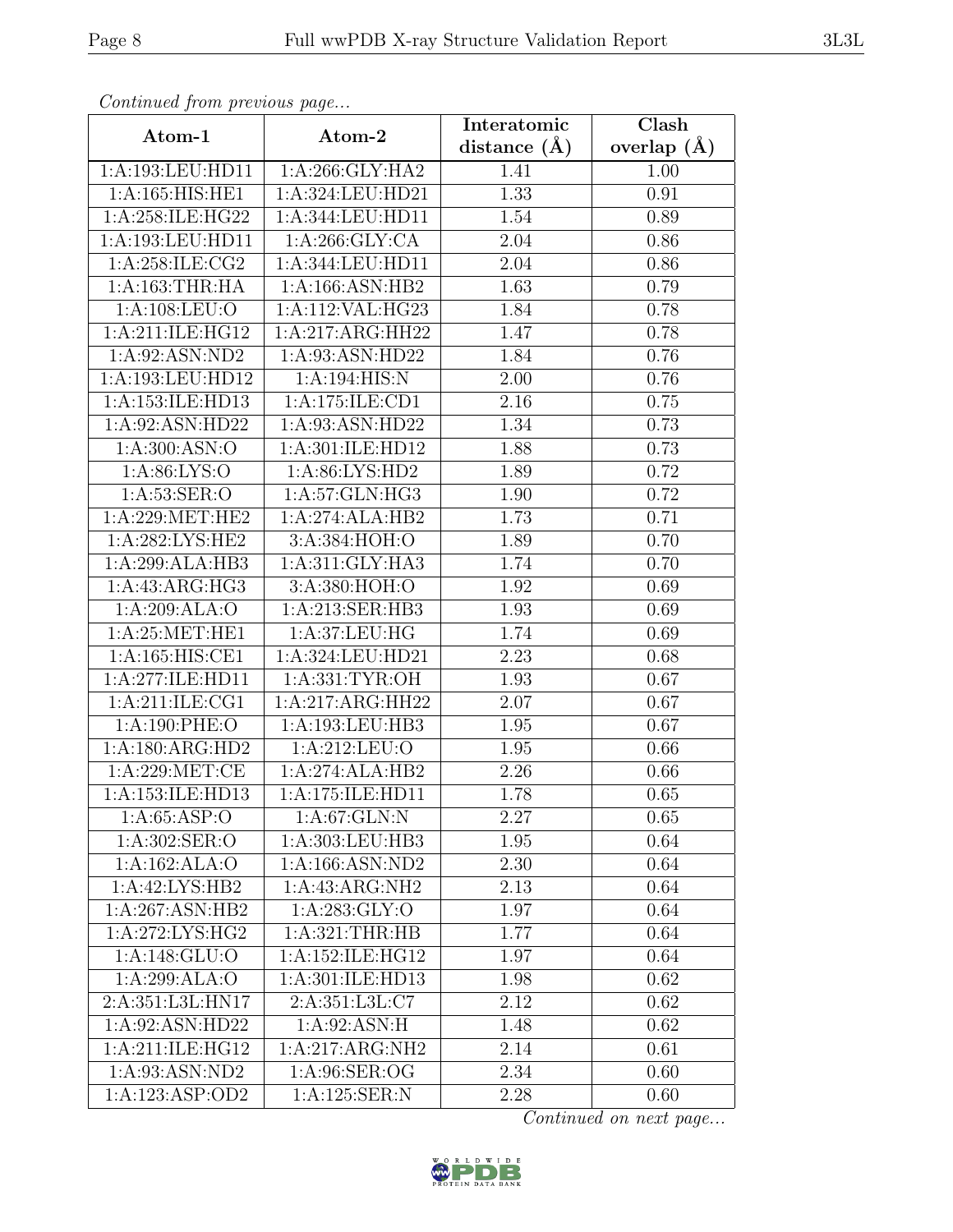| Continuea from previous page |                                   | Interatomic       | Clash         |
|------------------------------|-----------------------------------|-------------------|---------------|
| Atom-1                       | Atom-2                            | distance $(A)$    | overlap $(A)$ |
| 1:A:160:THR:HB               | 1: A:239: MET:HA                  | 1.83              | 0.59          |
| 1:A:258:ILE:HG21             | 1:A:344:LEU:HD11                  | 1.84              | 0.58          |
| 1:A:51:ILE:HD12              | 1:A:78:LEU:HD23                   | 1.85              | 0.58          |
| 1:A:277:ILE:HD13             | 1:A:280:LEU:CD1                   | 2.34              | 0.57          |
| 1:A:153:ILE:HD13             | 1:A:175:ILE:HD13                  | 1.87              | 0.57          |
| 1:A:197:ARG:HG3              | 1:A:265:LEU:HD12                  | 1.88              | 0.56          |
| 1:A:83:PHE:CE2               | $1:A:88:PP\overline{RO:HG3}$      | 2.41              | 0.56          |
| 1:A:43:ARG:HE                | 1: A: 43: ARG: H                  | 1.54              | 0.55          |
| 1:A:79:ILE:O                 | 1: A:81: HIS: HD2                 | 1.88              | 0.55          |
| 1:A:171:GLU:HG3              | 3:A:405:HOH:O                     | 2.05              | 0.55          |
| 1:A:299:ALA:HB3              | 1: A:311: GLY: CA                 | 2.36              | 0.55          |
| 1:A:255:ILE:HD11             | 1:A:343:LYS:HD3                   | 1.88              | 0.55          |
| 1:A:201:HIS:HD2              | 1: A:235: TYR:O                   | 1.91              | 0.54          |
| 1:A:277:ILE:O                | 1:A:278:SER:HB2                   | 2.08              | 0.54          |
| 1: A:84: GLY: C              | 1:A:85:MET:HG3                    | 2.27              | 0.54          |
| 1:A:153:ILE:HG21             | 1:A:175:ILE:HD13                  | 1.89              | 0.54          |
| 1:A:303:LEU:HD22             | 1: A: 303: LEU: C                 | 2.28              | 0.54          |
| 1:A:109:ASP:HB3              | 1:A:207:ASN:HA                    | 1.89              | 0.54          |
| 1:A:92:ASN:ND2               | 1:A:93:ASN:ND2                    | 2.55              | 0.53          |
| 1:A:126:LYS:NZ               | 1:A:134:GLU:OE1                   | 2.39              | 0.53          |
| 1:A:300:ASN:ND2              | 1:A:309:PRO:HA                    | 2.24              | 0.53          |
| 1:A:303:LEU:HD22             | 1:A:303:LEU:O                     | 2.09              | 0.53          |
| 1:A:303:LEU:HD22             | 1:A:304:ASP:HB3                   | 1.90              | 0.52          |
| 1: A: 303: LEU: C            | 1: A:305: GLY: H                  | $\overline{2.11}$ | 0.52          |
| 1:A:70:ASP:HB2               | 3:A:422:HOH:O                     | 2.10              | 0.52          |
| 1:A:177:LYS:HG2              | 1: A:340: TYR: CE1                | 2.45              | 0.52          |
| 1: A:25:MET:CE               | 1:A:37:LEU:HG                     | 2.41              | 0.52          |
| 1: A:21: MET:HB3             | 1:A:37:LEU:HD21                   | 1.91              | 0.51          |
| 1:A:193:LEU:HD12             | 1:A:193:LEU:C                     | 2.30              | 0.51          |
| 1: A:78: LEU: C              | 1:A:79:ILE:HD13                   | 2.31              | 0.51          |
| 1: A:301: ILE: CG2           | 1:A:302:SER:N                     | 2.74              | 0.51          |
| 1:A:22:LYS:HA                | 1: A:25:MET:HE3                   | 1.92              | 0.51          |
| 1:A:92:ASN:ND2               | 1:A:92:ASN:H                      | 2.08              | 0.50          |
| 1:A:257:LEU:HD22             | 1:A:341:LEU:HD21                  | 1.94              | 0.50          |
| 1:A:219:ALA:HB3              | 1:A:232:LYS:H <sub>D3</sub>       | 1.93              | 0.50          |
| 1: A: 138: THR: OG1          | 1: A: 180: ARG: HG2               | 2.13              | 0.49          |
| 1:A:201:HIS:HE1              | 3:A:363:HOH:O                     | 1.96              | 0.49          |
| 1:A:277:ILE:HD13             | 1:A:280:LEU:HD11                  | 1.93              | 0.49          |
| 1:A:35:MET:HE3               | 1:A:80:PRO:HD2                    | 1.95              | 0.49          |
| 1:A:277:ILE:O                | 1:A:279:LYS:NZ                    | 2.38              | 0.49          |
| 1:A:43:ARG:H                 | $1:A:43:ARG:\overline{\text{NE}}$ | 2.11              | 0.49          |

Continued from previous page.

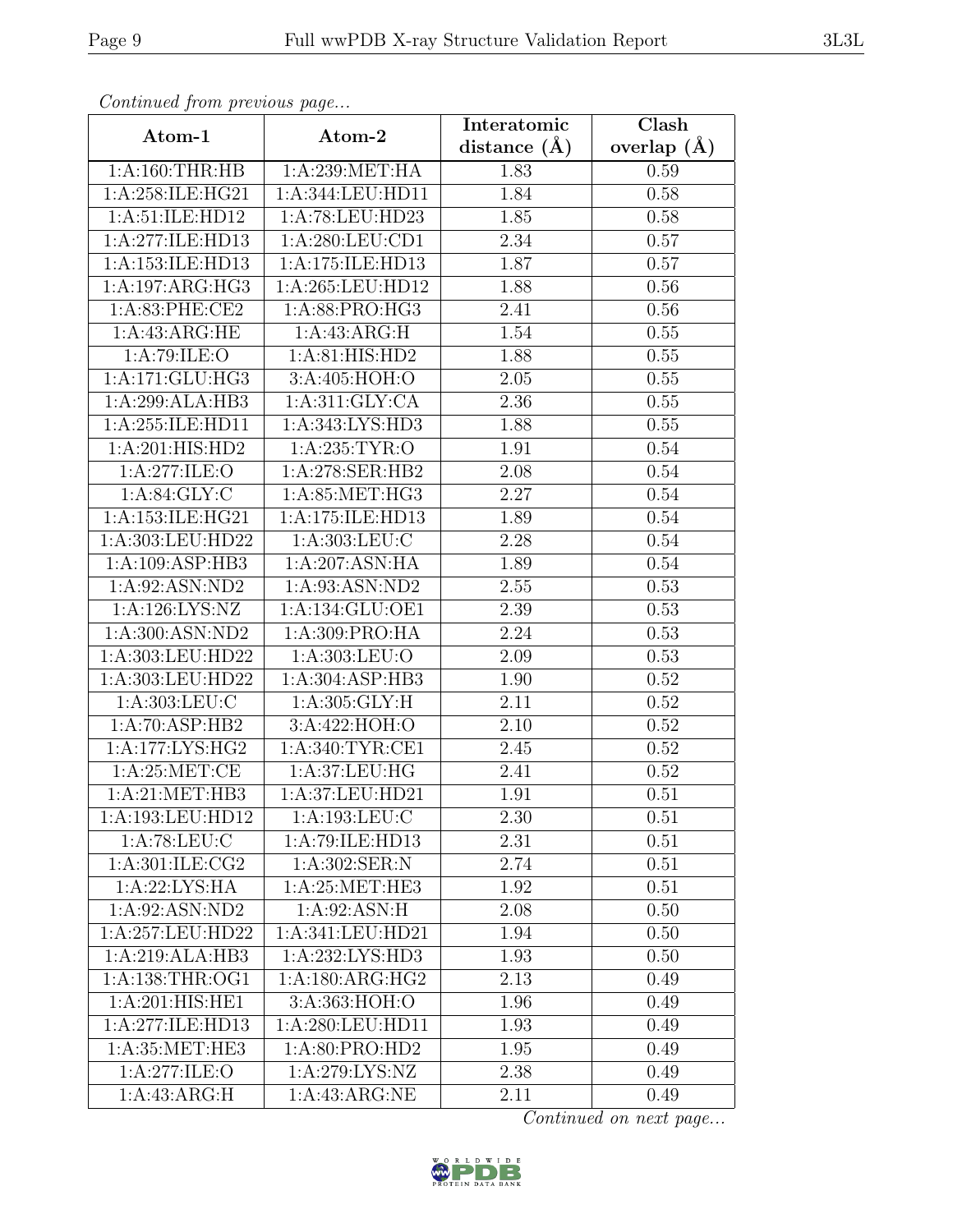| Continued from previous page                 |                              | Interatomic      | $\overline{\text{Clash}}$ |
|----------------------------------------------|------------------------------|------------------|---------------------------|
| Atom-1                                       | Atom-2                       | distance $(\AA)$ | overlap $(A)$             |
| 1:A:225:VAL:HB                               | 3:A:388:HOH:O                | 2.13             | 0.49                      |
| 1:A:64:SER:O                                 | 1: A:65: ASP:O               | 2.30             | 0.48                      |
| 1: A:83: PHE:CE2                             | 1: A:88: PRO:HB3             | 2.48             | 0.47                      |
| 1:A:100:LYS:HA                               | 1:A:100:LYS:HD2              | 1.46             | 0.47                      |
| 1: A:229: MET:HE2                            | 1:A:274:ALA:CB               | 2.43             | 0.47                      |
| 1:A:92:ASN:HD22                              | 1:A:92:ASN:N                 | 2.08             | 0.47                      |
| 1:A:280:LEU:HD11                             | 1:A:287:VAL:HG23             | 1.97             | 0.47                      |
| 1: A:304: ASP:OD2                            | 1: A:304: ASP:O              | 2.32             | 0.47                      |
| 1:A:193:LEU:CD1                              | 1: A:266: GLY:HA2            | 2.29             | 0.46                      |
| 1:A:277:ILE:C                                | 1: A:279: LYS:H              | 2.18             | 0.46                      |
| 1:A:117:LEU:O                                | 1:A:117:LEU:HG               | 2.15             | 0.46                      |
| 1:A:277:ILE:HA                               | 1: A:279: LYS: NZ            | 2.31             | 0.46                      |
| 1:A:25:MET:HE2                               | 1:A:37:LEU:HD21              | 1.97             | 0.46                      |
| $1:A:343:\overline{\text{LYS:HB2}}$          | 1:A:343:LYS:HE2              | 1.83             | 0.46                      |
| 1: A:6: LYS: N                               | 1:A:7:PRO:CD                 | 2.79             | 0.45                      |
| 1:A:277:ILE:HA                               | 1:A:279:LYS:HZ2              | 1.81             | 0.45                      |
| 1:A:188:LYS:N                                | 1:A:189:PRO:CD               | 2.79             | 0.45                      |
| 1: A:8: VAL:O                                | 1:A:11:LEU:HB3               | 2.16             | 0.45                      |
| 1: A:25:MET:O                                | 1:A:28:TYR:HB2               | 2.16             | 0.45                      |
| 1:A:204:ARG:HD3                              | 1:A:248:HIS:ND1              | 2.31             | 0.45                      |
| 1: A:300: ASN: C                             | 1:A:301:ILE:HD12             | 2.38             | 0.44                      |
| 1:A:52:LEU:HD12                              | 1:A:104:LEU:HD12             | 2.00             | 0.43                      |
| 1:A:81:HIS:HB2                               | 1:A:83:PHE:CZ                | 2.53             | 0.43                      |
| 1:A:255:ILE:HD11                             | 1: A:343: LYS: CD            | 2.49             | 0.43                      |
| 1: A:164:THR:HG22                            | 1:A:164:THR:O                | 2.17             | 0.43                      |
| 1: A: 168: TYR: CE1                          | 1:A:170:LEU:HD13             | 2.53             | 0.43                      |
| 1:A:163:THR:CA                               | 1:A:166:ASN:HB2              | 2.41             | 0.43                      |
| 1: A:168: TYR:HB3                            | 1: A:348: PHE:CD2            | 2.54             | 0.43                      |
| 1:A:234:ILE:O                                | 1:A:329:ILE:HA               | 2.18             | 0.43                      |
| 1:A:1:LYS:HD3                                | 1:A:1:LYS:HA                 | 1.36             | 0.43                      |
| 1:A:211:ILE:O                                | 1:A:215:GLY:N                | 2.52             | 0.43                      |
| 1:A:92:ASN:HD22                              | 1:A:93:ASN:ND2               | 2.10             | 0.43                      |
| 1:A:156:TYR:CD1                              | 1:A:310:LEU:HB3              | 2.53             | 0.42                      |
| 1:A:165:HIS:CE1                              | 1:A:324:LEU:CD2              | 2.97             | 0.42                      |
| 1:A:92:ASN:ND2                               | 1:A:92:ASN:N                 | 2.64             | 0.42                      |
| 1:A:165:HIS:O                                | 1:A:167:ALA:N                | 2.43             | 0.42                      |
| 1:A:191:LYS:C                                | 1:A:193:LEU:H                | 2.22             | 0.42                      |
| 1:A:204:ARG:H                                | 1:A:204:ARG:HG2              | 1.60             | 0.42                      |
| 1:A:277:ILE:C                                | 1:A:279:LYS:HZ2              | 2.21             | 0.42                      |
| 1:A:303:LEU:O                                | $1:A:304:AS\overline{P:HB3}$ | 2.18             | 0.42                      |
| $1: A:229: \overline{\text{MET}:\text{HE3}}$ | 1:A:274:ALA:HB2              | 2.02             | 0.41                      |

Continued from previous page.

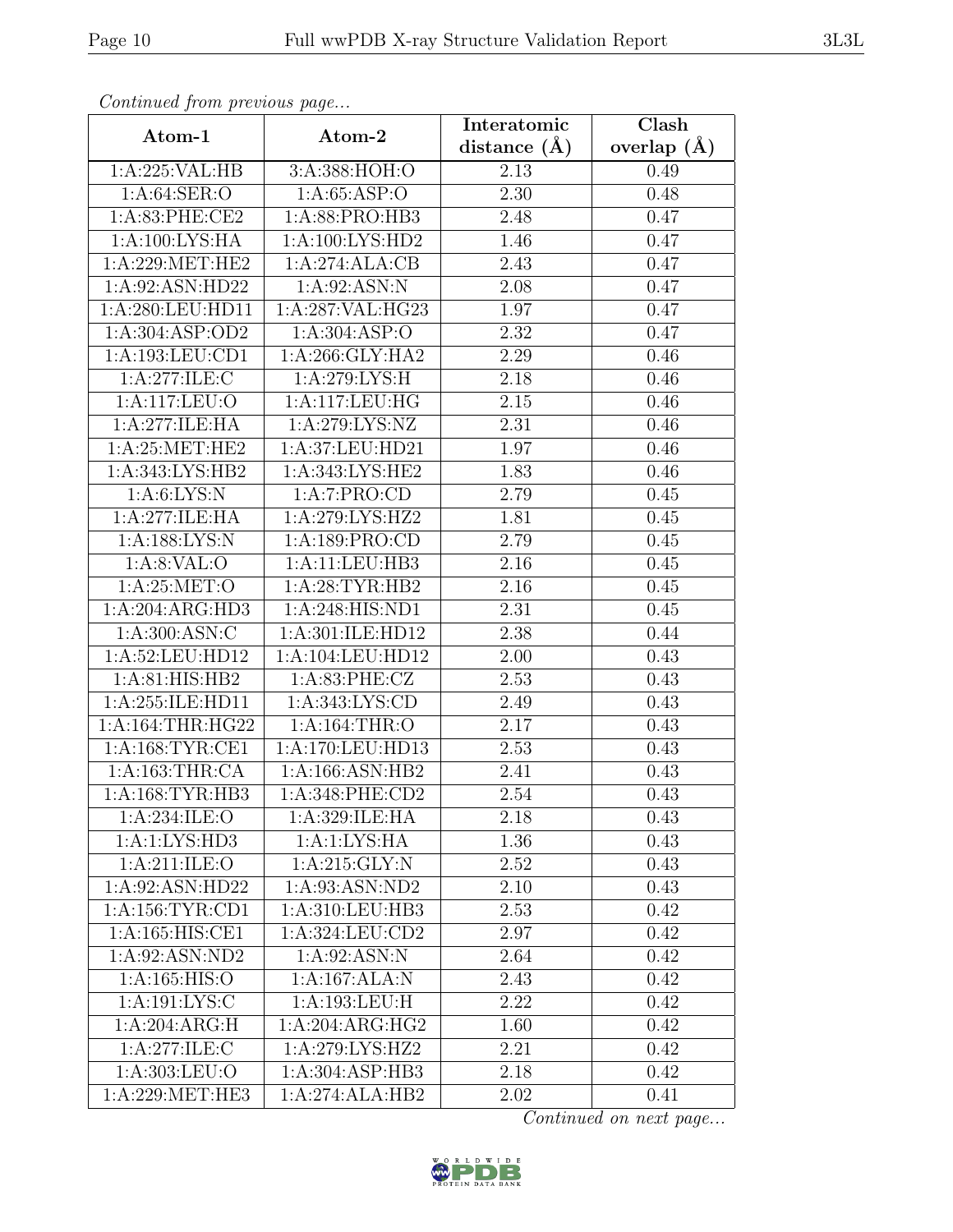| $\rm{Atom}\text{-}1$ | Atom-2              | Interatomic      | Clash         |
|----------------------|---------------------|------------------|---------------|
|                      |                     | distance $(\AA)$ | overlap $(A)$ |
| 1:A:43:ARG:NE        | 1: A: 43: ARG: N    | 2.68             | 0.41          |
| 1:A:211:ILE:HG21     | 1: A:259:LEU:HD11   | 2.01             | 0.41          |
| 1:A:255:ILE:HD11     | 1: A:343: LYS: CG   | 2.51             | 0.41          |
| 1:A:193:LEU:HD11     | 1:A:266:GLY:HA3     | 1.97             | 0.41          |
| 1:A:277:ILE:HD11     | 1: A: 331: TYR: CZ  | 2.55             | 0.41          |
| 1:A:79:ILE:HG21      | 1: A: 103: MET:CE   | 2.50             | 0.41          |
| 1: A:93: ASN:O       | 1:A:97:VAL:HG13     | 2.21             | 0.41          |
| 1:A:165:HIS:HE1      | 1: A:324:LEU:CD2    | 2.17             | 0.41          |
| 1:A:301:ILE:HG23     | 1: A:302: SER: N    | 2.36             | 0.41          |
| 1: A:65:ASP:C        | 1: A:67: GLN:N      | 2.74             | 0.41          |
| 1:A:277:ILE:CD1      | 1: A:280:LEU:HD11   | 2.51             | 0.40          |
| 1:A:318:VAL:HG12     | 1:A:320:ASP:OD1     | 2.21             | 0.40          |
| 1: A:78:LEU:O        | 1:A:79:ILE:HD13     | 2.22             | 0.40          |
| 1:A:280:LEU:HD21     | 1: A: 331: TYR: CD1 | 2.57             | 0.40          |

Continued from previous page...

All (1) symmetry-related close contacts are listed below. The label for Atom-2 includes the symmetry operator and encoded unit-cell translations to be applied.

| Atom-1          | Atom-2                         | Interatomic<br>distance $(A)$ | Clash<br>overlap $(A)$ |
|-----------------|--------------------------------|-------------------------------|------------------------|
| 1:A:192:GLN:NE2 | $\perp$ 1:A:192:GLN:NE2[6 555] |                               | $\rm 0.50$             |

### 5.3 Torsion angles  $(i)$

#### 5.3.1 Protein backbone (i)

In the following table, the Percentiles column shows the percent Ramachandran outliers of the chain as a percentile score with respect to all X-ray entries followed by that with respect to entries of similar resolution.

The Analysed column shows the number of residues for which the backbone conformation was analysed, and the total number of residues.

| Mol Chain | Analysed                                               |  | <b>Favoured</b> Allowed Outliers Percentiles |
|-----------|--------------------------------------------------------|--|----------------------------------------------|
|           | $348/350$ (99%) $321$ (92%) $22$ (6%) $5$ (1%) $11$ 20 |  |                                              |

All (5) Ramachandran outliers are listed below:

| Mol | Chain | Res | ype |
|-----|-------|-----|-----|
|     |       |     |     |
|     |       |     |     |

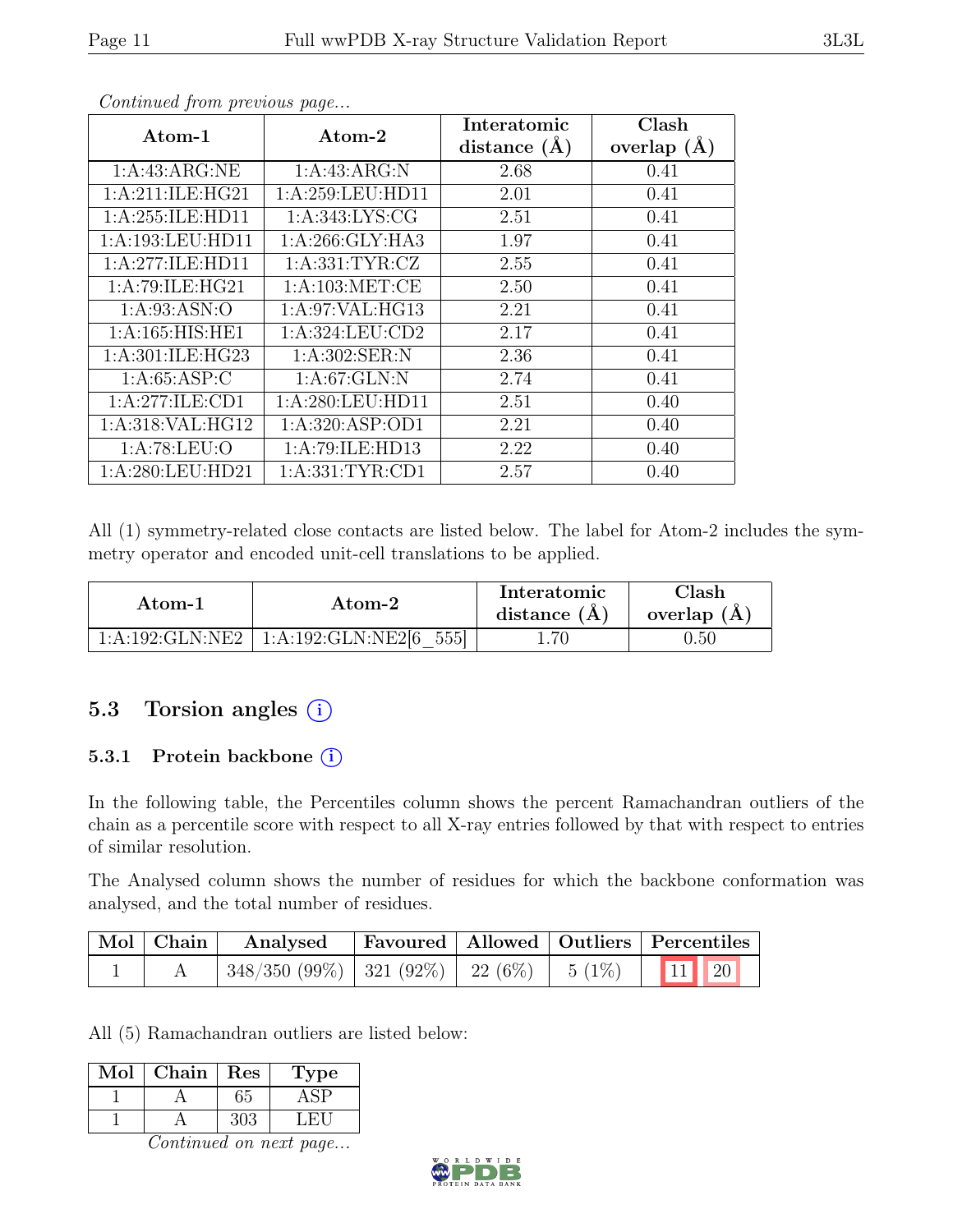Continued from previous page...

| Mol | Chain | $\operatorname{Res}% \left( \mathcal{N}\right) \equiv\operatorname{Res}(\mathcal{N}_{0},\mathcal{N}_{0})$ | <b>Type</b> |
|-----|-------|-----------------------------------------------------------------------------------------------------------|-------------|
|     |       | 123                                                                                                       | ASP         |
|     |       | 184                                                                                                       | CYS         |
|     |       | 166                                                                                                       |             |

#### 5.3.2 Protein side chains (i)

In the following table, the Percentiles column shows the percent sidechain outliers of the chain as a percentile score with respect to all X-ray entries followed by that with respect to entries of similar resolution.

The Analysed column shows the number of residues for which the sidechain conformation was analysed, and the total number of residues.

| Mol   Chain | Analysed                                   |  | Rotameric   Outliers   Percentiles |
|-------------|--------------------------------------------|--|------------------------------------|
|             | $307/307 (100\%)$   251 (82\%)   56 (18\%) |  | $\boxed{1}$ $\boxed{3}$            |

All (56) residues with a non-rotameric sidechain are listed below:

| Mol            | Chain                                                                                                                                           | Res             | <b>Type</b>             |
|----------------|-------------------------------------------------------------------------------------------------------------------------------------------------|-----------------|-------------------------|
| $\mathbf{1}$   | $\overline{A}$                                                                                                                                  | $\mathbf{1}$    | <b>LYS</b>              |
| $\mathbf{1}$   |                                                                                                                                                 | $\overline{3}$  | <b>LYS</b>              |
| $\overline{1}$ |                                                                                                                                                 | $\overline{6}$  | <b>LYS</b>              |
| $\overline{1}$ |                                                                                                                                                 | $\overline{14}$ | <b>MET</b>              |
| $\overline{1}$ |                                                                                                                                                 | $\overline{23}$ | $\overline{\text{LYS}}$ |
| $\overline{1}$ |                                                                                                                                                 | $\overline{29}$ | $\overline{\text{GLU}}$ |
| $\overline{1}$ |                                                                                                                                                 | 39              | <b>LYS</b>              |
| $\overline{1}$ | $\frac{\overline{A}}{\overline{A}}$ $\frac{\overline{A}}{\overline{A}}$ $\frac{\overline{A}}{\overline{A}}$ $\frac{\overline{A}}{\overline{A}}$ | $\overline{43}$ | $\overline{\text{ARG}}$ |
| $\overline{1}$ |                                                                                                                                                 | 44              | $\overline{\text{GLN}}$ |
| $\overline{1}$ |                                                                                                                                                 | $\overline{61}$ | $\overline{\text{GLN}}$ |
| $\overline{1}$ | $\frac{\overline{A}}{\overline{A}}$ $\frac{\overline{A}}{\overline{A}}$ $\frac{\overline{A}}{\overline{A}}$                                     | 66              | $\overline{\text{SER}}$ |
| $\overline{1}$ |                                                                                                                                                 | 68              | ILE                     |
| $\overline{1}$ |                                                                                                                                                 | $\overline{69}$ | LEU                     |
| $\overline{1}$ |                                                                                                                                                 | $70\,$          | <b>ASP</b>              |
| $\overline{1}$ |                                                                                                                                                 | $\overline{71}$ | LEU                     |
| $\overline{1}$ |                                                                                                                                                 | 74              | $\overline{\text{ARG}}$ |
| $\overline{1}$ | $\overline{A}$                                                                                                                                  | $\overline{78}$ | LEU                     |
| $\overline{1}$ |                                                                                                                                                 | $\overline{85}$ | <b>MET</b>              |
| $\overline{1}$ |                                                                                                                                                 | 86              | <b>LYS</b>              |
| $\overline{1}$ | $\frac{\overline{A}}{\overline{A}}$<br>$\frac{\overline{A}}{\overline{A}}$                                                                      | $\overline{92}$ | <b>ASN</b>              |
| $\overline{1}$ |                                                                                                                                                 | $\overline{96}$ | $\overline{\text{SER}}$ |
| $\overline{1}$ | $\overline{A}$                                                                                                                                  | $\overline{97}$ | <b>VAL</b>              |
| $\overline{1}$ | $\overline{\rm A}$                                                                                                                              | 100             | <b>LYS</b>              |

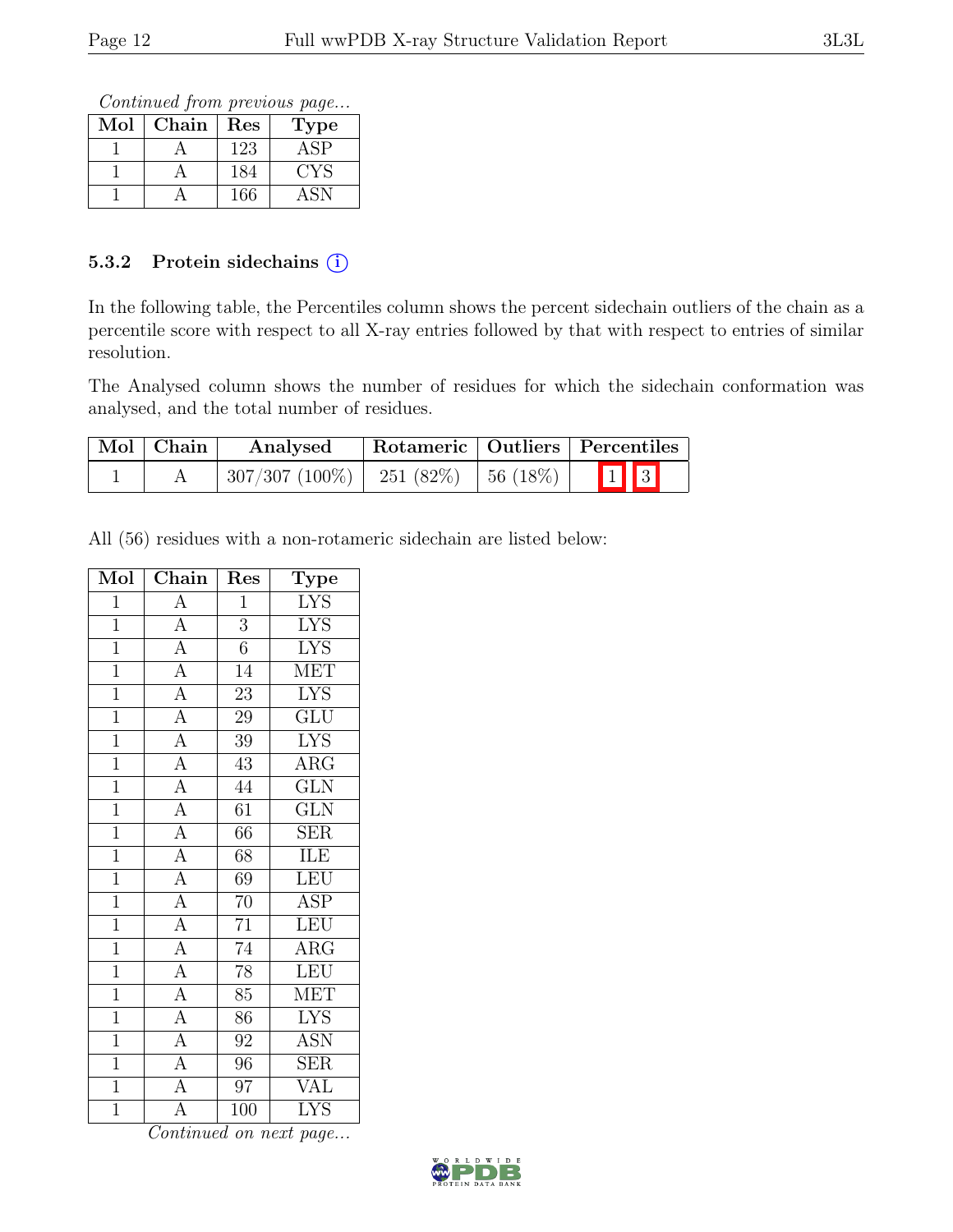| Mol            | $\boldsymbol{\omega}$<br>$\overline{\text{Chain}}$ | Res              | $\overline{v}$<br>Type    |
|----------------|----------------------------------------------------|------------------|---------------------------|
| $\overline{1}$ | $\overline{A}$                                     | 108              | LEU                       |
| $\mathbf{1}$   | $\overline{A}$                                     | 123              | $\overline{\text{ASP}}$   |
| $\overline{1}$ | $\overline{A}$                                     | 127              | $\overline{\text{ASP}}$   |
| $\overline{1}$ | $\overline{A}$                                     | 129              | ILE                       |
| $\overline{1}$ | $\overline{\rm A}$                                 | 148              | $\overline{\text{GLU}}$   |
| $\overline{1}$ | $\overline{A}$                                     | 149              | $\overline{\text{GLU}}$   |
| $\mathbf{1}$   | $\overline{A}$                                     | 163              | <b>THR</b>                |
| $\overline{1}$ | $\overline{A}$                                     | 166              | <b>ASN</b>                |
| 1              | $\overline{A}$                                     | 170              | LEU                       |
| 1              | $\overline{A}$                                     | $\overline{175}$ | <b>ILE</b>                |
| $\mathbf 1$    | $\overline{A}$                                     | 177              | $\overline{\text{LYS}}$   |
| $\mathbf 1$    | $\overline{A}$                                     | 179              | $\overline{\mathrm{GLU}}$ |
| $\overline{1}$ | $\overline{A}$                                     | 193              | LEU                       |
| $\mathbf 1$    | $\overline{A}$                                     | 213              | <b>SER</b>                |
| $\overline{1}$ | $\overline{A}$                                     | $\sqrt{217}$     | $\overline{\text{ARG}}$   |
| $\mathbf 1$    | $\overline{A}$                                     | 226              | <b>THR</b>                |
| $\overline{1}$ | $\overline{A}$                                     | $\overline{241}$ | $\overline{\text{SER}}$   |
| $\overline{1}$ | $\overline{A}$                                     | 277              | <b>ILE</b>                |
| $\mathbf{1}$   | $\overline{A}$                                     | 279              | <b>LYS</b>                |
| $\mathbf{1}$   | $\overline{A}$                                     | $\overline{280}$ | LEU                       |
| $\mathbf 1$    | $\overline{A}$                                     | $\overline{302}$ | $\overline{\text{SER}}$   |
| $\mathbf 1$    | $\overline{A}$                                     | $\overline{303}$ | LEU                       |
| $\mathbf{1}$   | $\overline{A}$                                     | 310              | LEU                       |
| $\overline{1}$ | $\overline{\rm A}$                                 | $\overline{312}$ | <b>THR</b>                |
| $\overline{1}$ | $\overline{A}$                                     | 315              | $\overline{\text{SER}}$   |
| $\mathbf{1}$   | $\overline{A}$                                     | $\overline{318}$ | VAL                       |
| 1              | $\overline{A}$                                     | $\overline{320}$ | <b>ASP</b>                |
| $\overline{1}$ | $\overline{A}$                                     | 321              | <b>THR</b>                |
| $\overline{1}$ | $\overline{A}$                                     | $\overline{323}$ | LEU                       |
| 1              | A                                                  | $\overline{3}37$ | <b>ASN</b>                |
| $\mathbf{1}$   | $\overline{A}$                                     | 343              | <b>LYS</b>                |
| $\overline{1}$ | $\overline{A}$                                     | 344              | <b>LEU</b>                |
| $\overline{1}$ | $\overline{\rm A}$                                 | $\overline{3}49$ | $\overline{\text{LYS}}$   |

Continued from previous page...

Sometimes sidechains can be flipped to improve hydrogen bonding and reduce clashes. All (9) such sidechains are listed below:

| Mol | Chain | Res | <b>Type</b>      |
|-----|-------|-----|------------------|
|     |       | 81  | $\overline{HIS}$ |
|     |       | 92  | <b>ASN</b>       |
|     |       | 93  | <b>ASN</b>       |
|     |       | 159 | <b>ASN</b>       |
|     |       | 192 | GLN              |

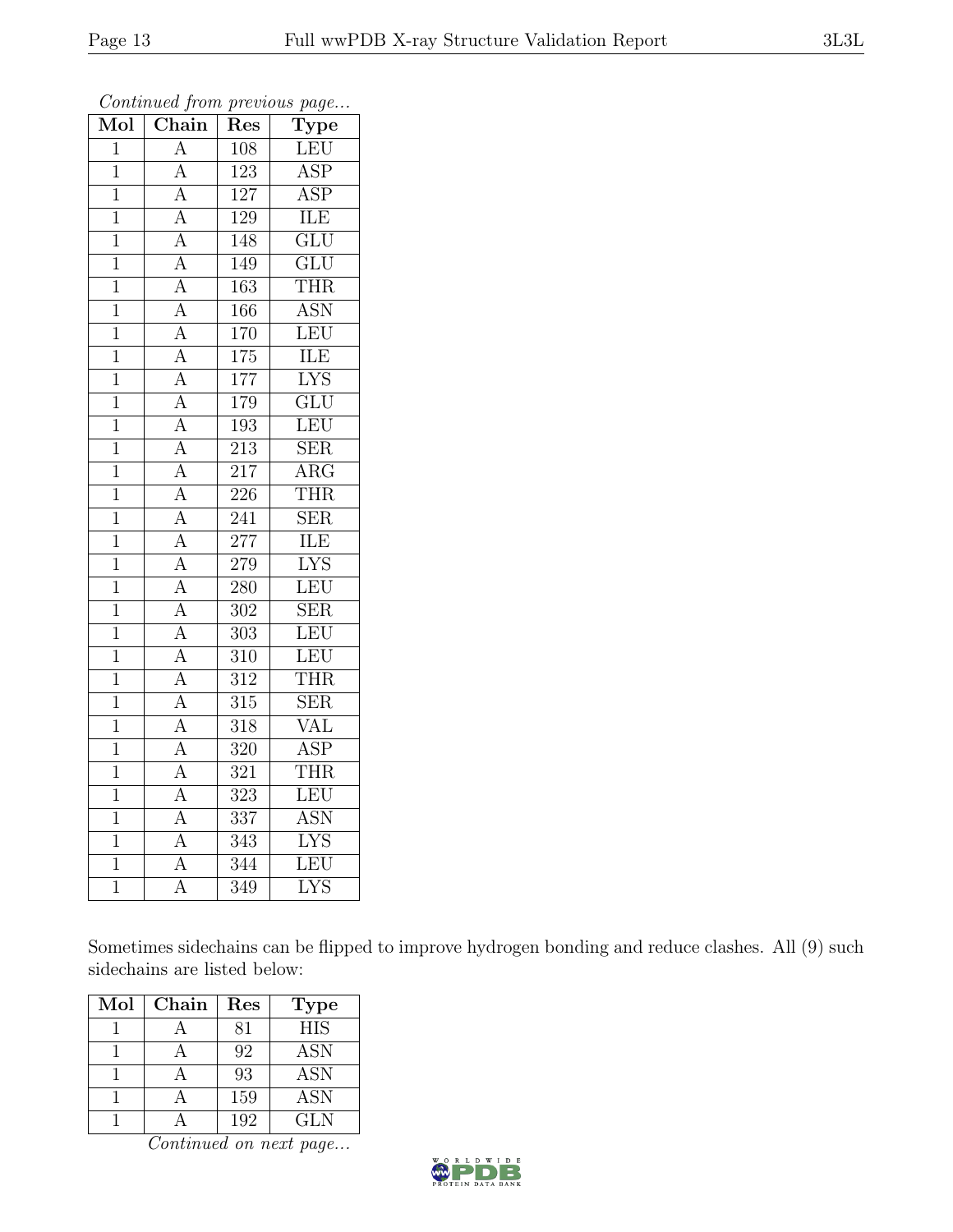Continued from previous page...

| Mol | Chain | Res | Type       |
|-----|-------|-----|------------|
|     |       | 201 | <b>HIS</b> |
|     |       | 207 | ASN        |
|     |       | 300 | ASN        |
|     |       | 337 | <b>ASN</b> |

#### 5.3.3 RNA  $(i)$

There are no RNA molecules in this entry.

### 5.4 Non-standard residues in protein, DNA, RNA chains (i)

There are no non-standard protein/DNA/RNA residues in this entry.

#### 5.5 Carbohydrates  $(i)$

There are no monosaccharides in this entry.

### 5.6 Ligand geometry  $(i)$

1 ligand is modelled in this entry.

In the following table, the Counts columns list the number of bonds (or angles) for which Mogul statistics could be retrieved, the number of bonds (or angles) that are observed in the model and the number of bonds (or angles) that are defined in the Chemical Component Dictionary. The Link column lists molecule types, if any, to which the group is linked. The Z score for a bond length (or angle) is the number of standard deviations the observed value is removed from the expected value. A bond length (or angle) with  $|Z| > 2$  is considered an outlier worth inspection. RMSZ is the root-mean-square of all Z scores of the bond lengths (or angles).

| Mol | Type         | $\vert$ Chain $\vert$ Res |     |  |            | Link |                       | Bond lengths                                       |      |                           | Bond angles |  |
|-----|--------------|---------------------------|-----|--|------------|------|-----------------------|----------------------------------------------------|------|---------------------------|-------------|--|
|     |              |                           |     |  | Counts     |      | $ RMSZ  \#  Z  > 2  $ | $\perp$ Counts $\parallel$ RMSZ $\parallel \#  Z $ |      |                           |             |  |
|     | $_{\rm L3L}$ |                           | 351 |  | 21, 21, 21 | 1.30 |                       | 25,30,30                                           | 2.16 | 5 <sub>1</sub><br>$(20\%$ |             |  |

In the following table, the Chirals column lists the number of chiral outliers, the number of chiral centers analysed, the number of these observed in the model and the number defined in the Chemical Component Dictionary. Similar counts are reported in the Torsion and Rings columns. '-' means no outliers of that kind were identified.

|  |                     |            | Mol Type Chain Res Link Chirals Torsions Rings |  |
|--|---------------------|------------|------------------------------------------------|--|
|  | $\vert$ 351 $\vert$ | $\sim$ $-$ | $2/8/28/28$   0/3/3/3                          |  |

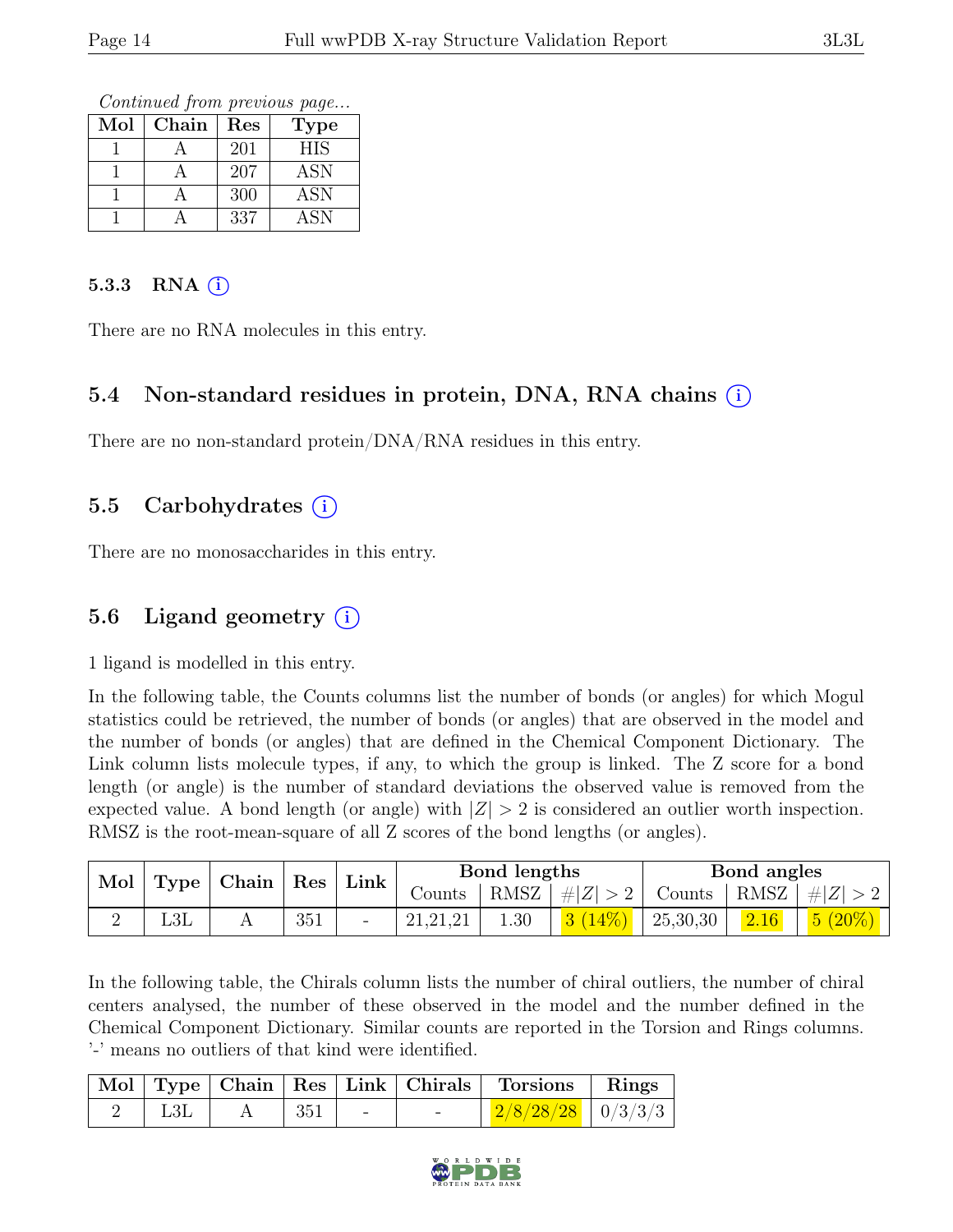| Mol |     |                      | $\mid$ Chain $\mid$ Res $\mid$ Type $\mid$ Atoms $\mid$ |         | $Z \mid$ Observed( $\AA$ )   Ideal( $\AA$ ) |          |
|-----|-----|----------------------|---------------------------------------------------------|---------|---------------------------------------------|----------|
|     | 351 | L3L                  | $C9-N16$ -2.77                                          |         | .44                                         | 4.46     |
|     | 351 | L3L                  | $C8-N17$                                                | 2.28    | $1.37\,$                                    | 1.33     |
|     | 351 | $\operatorname{L3L}$ | $C5-C8$                                                 | $-2.11$ | .47                                         | $1.50\,$ |

All (3) bond length outliers are listed below:

All (5) bond angle outliers are listed below:

| Mol                         | Chain | $\operatorname{Res}% \left( \mathcal{N}\right) \equiv\operatorname{Res}(\mathcal{N}_{0},\mathcal{N}_{0})$ | Type                 | Atoms                                            |         | Observed $(°)$ | Ideal $(°)$ |
|-----------------------------|-------|-----------------------------------------------------------------------------------------------------------|----------------------|--------------------------------------------------|---------|----------------|-------------|
| $\mathcal{D}$               |       | 351                                                                                                       | L3L                  | $C6-C9-N16$                                      | $-6.83$ | 99.90          | 102.18      |
| $\mathcal{D}_{\mathcal{L}}$ |       | 351                                                                                                       | $\operatorname{L3L}$ | O <sub>18</sub> -C <sub>7</sub> -N <sub>16</sub> | 4.63    | 128.72         | 125.24      |
|                             |       | 351                                                                                                       | L3L                  | $C9-N16-C7$                                      | 4.10    | 114.81         | 113.12      |
| $\Omega$                    |       | 351                                                                                                       | L3L                  | O19-C8-N17                                       | 2.14    | 125.61         | 122.58      |
| റ                           |       | 351                                                                                                       | L3L                  | $C4-C5-C8$                                       | 2.10    | 125.00         | 121.90      |

There are no chirality outliers.

All (2) torsion outliers are listed below:

| Mol   Chain   $Res$   Type |     |     | Atoms                |
|----------------------------|-----|-----|----------------------|
|                            | 351 | L3L | $\vert$ C4-C5-C8-N17 |
|                            | 351 | L3L | C4-C5-C8-O19         |

There are no ring outliers.

1 monomer is involved in 1 short contact:

|  |             | Mol   Chain   Res   Type   Clashes   Symm-Clashes |
|--|-------------|---------------------------------------------------|
|  | $351$   L3L |                                                   |

The following is a two-dimensional graphical depiction of Mogul quality analysis of bond lengths, bond angles, torsion angles, and ring geometry for all instances of the Ligand of Interest. In addition, ligands with molecular weight > 250 and outliers as shown on the validation Tables will also be included. For torsion angles, if less then 5% of the Mogul distribution of torsion angles is within 10 degrees of the torsion angle in question, then that torsion angle is considered an outlier. Any bond that is central to one or more torsion angles identified as an outlier by Mogul will be highlighted in the graph. For rings, the root-mean-square deviation (RMSD) between the ring in question and similar rings identified by Mogul is calculated over all ring torsion angles. If the average RMSD is greater than 60 degrees and the minimal RMSD between the ring in question and any Mogul-identified rings is also greater than 60 degrees, then that ring is considered an outlier. The outliers are highlighted in purple. The color gray indicates Mogul did not find sufficient equivalents in the CSD to analyse the geometry.

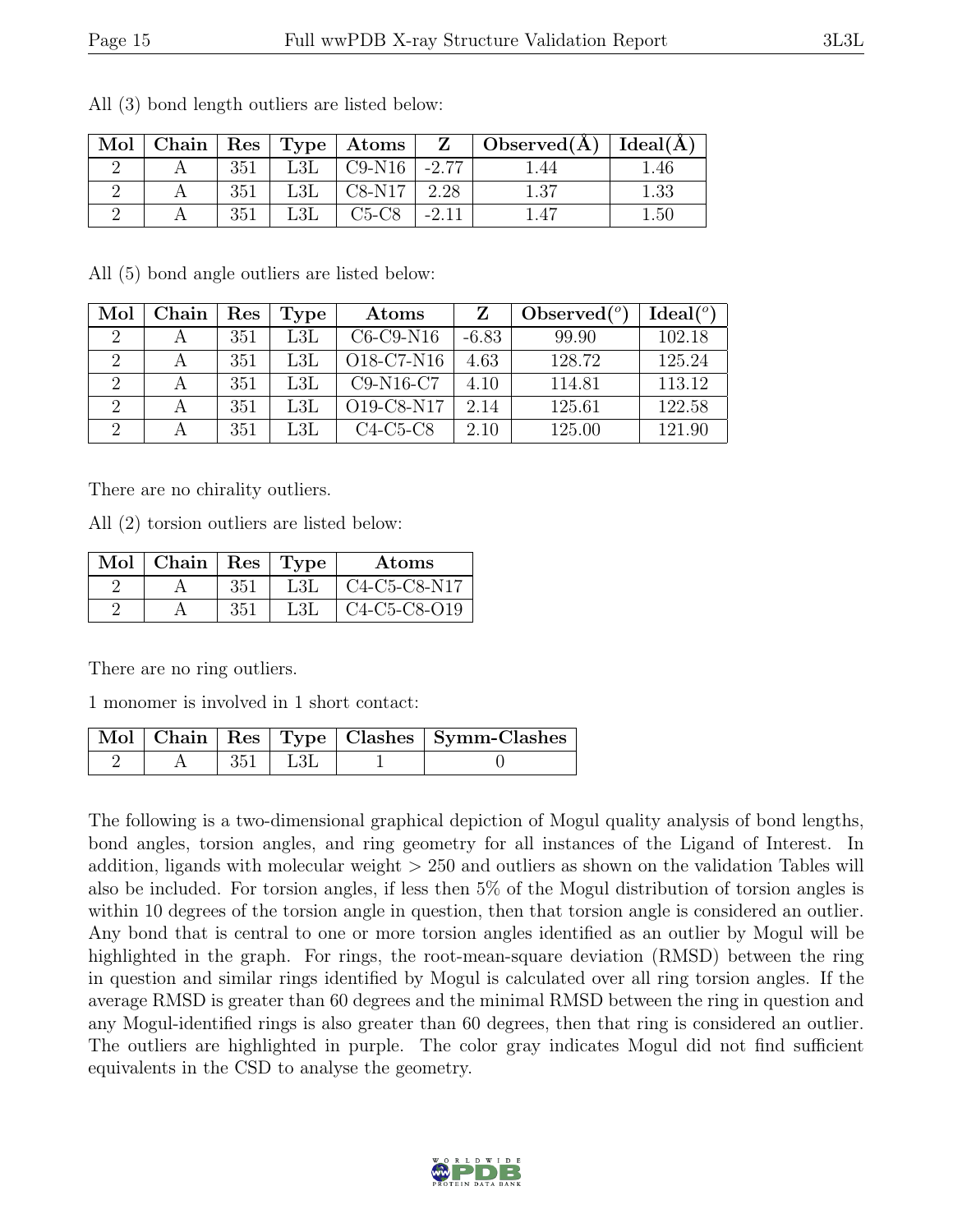

# 5.7 Other polymers (i)

There are no such residues in this entry.

### 5.8 Polymer linkage issues (i)

There are no chain breaks in this entry.

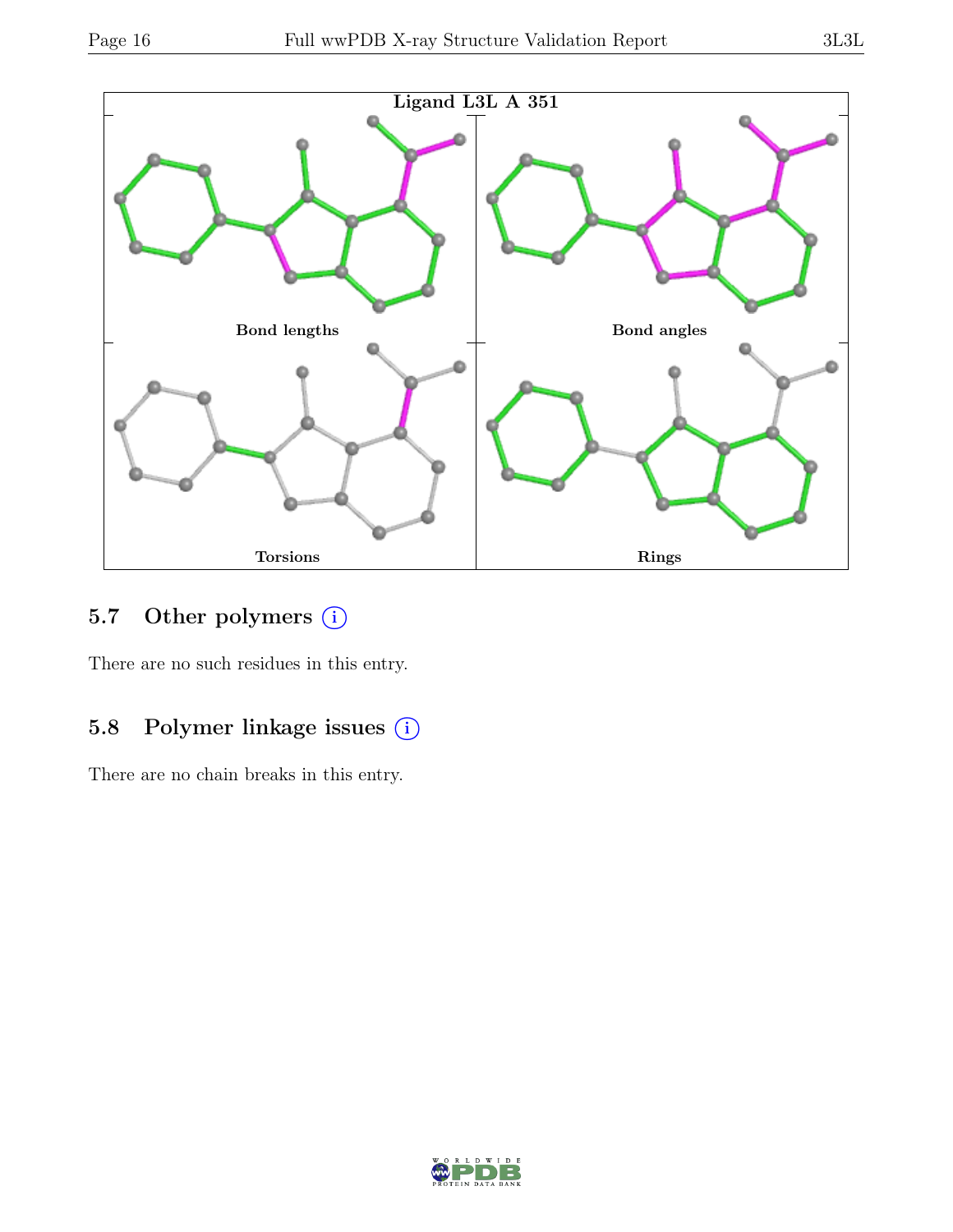# 6 Fit of model and data  $(i)$

# 6.1 Protein, DNA and RNA chains  $(i)$

In the following table, the column labelled '#RSRZ> 2' contains the number (and percentage) of RSRZ outliers, followed by percent RSRZ outliers for the chain as percentile scores relative to all X-ray entries and entries of similar resolution. The OWAB column contains the minimum, median,  $95<sup>th</sup>$  percentile and maximum values of the occupancy-weighted average B-factor per residue. The column labelled 'Q< 0.9' lists the number of (and percentage) of residues with an average occupancy less than 0.9.

| Mol   Chain | Analysed                   | $<$ RSRZ $>$ | $\#\text{RSRZ}\text{>2}$            |  | $\mid$ OWAB(Å <sup>2</sup> ) $\mid$ Q<0.9 $\mid$ |  |
|-------------|----------------------------|--------------|-------------------------------------|--|--------------------------------------------------|--|
|             | $\pm$ 350/350 (100%) $\pm$ | 0.04         | 15 (4\%)   35   38   28, 45, 74, 90 |  |                                                  |  |

All (15) RSRZ outliers are listed below:

| Mol            | Chain          | $\operatorname{Res}% \left( \mathcal{N}\right) \equiv\operatorname{Res}(\mathcal{N}_{0},\mathcal{N}_{0})$ | <b>Type</b> | <b>RSRZ</b> |
|----------------|----------------|-----------------------------------------------------------------------------------------------------------|-------------|-------------|
| $\mathbf 1$    | А              | 165                                                                                                       | <b>HIS</b>  | 11.2        |
| $\mathbf{1}$   | $\mathbf{A}$   | 164                                                                                                       | <b>THR</b>  | 5.9         |
| $\mathbf 1$    | А              | 120                                                                                                       | <b>GLY</b>  | 5.4         |
| $\mathbf{1}$   | A              | 64                                                                                                        | <b>SER</b>  | 4.5         |
| $\mathbf{1}$   | $\mathbf{A}$   | 192                                                                                                       | <b>GLN</b>  | 4.5         |
| $\mathbf 1$    | A              | 86                                                                                                        | <b>LYS</b>  | 4.3         |
| 1              | A              | 304                                                                                                       | <b>ASP</b>  | 3.8         |
| $\overline{1}$ | $\mathbf{A}$   | 124                                                                                                       | <b>SER</b>  | 3.6         |
| $\overline{1}$ | A              | 278                                                                                                       | <b>SER</b>  | 3.4         |
| $\mathbf{1}$   | A              | 194                                                                                                       | <b>HIS</b>  | 2.7         |
| $\mathbf 1$    | $\mathbf{A}$   | 122                                                                                                       | <b>ASP</b>  | 2.7         |
| 1              | $\overline{A}$ | 189                                                                                                       | PRO         | 2.5         |
| $\mathbf 1$    | А              | 162                                                                                                       | ALA         | 2.2         |
| $\mathbf 1$    | A              | 318                                                                                                       | <b>VAL</b>  | 2.1         |
| $\overline{1}$ | A              | 185                                                                                                       | <b>GLN</b>  | 2.0         |

### 6.2 Non-standard residues in protein, DNA, RNA chains  $(i)$

There are no non-standard protein/DNA/RNA residues in this entry.

### 6.3 Carbohydrates  $(i)$

There are no monosaccharides in this entry.